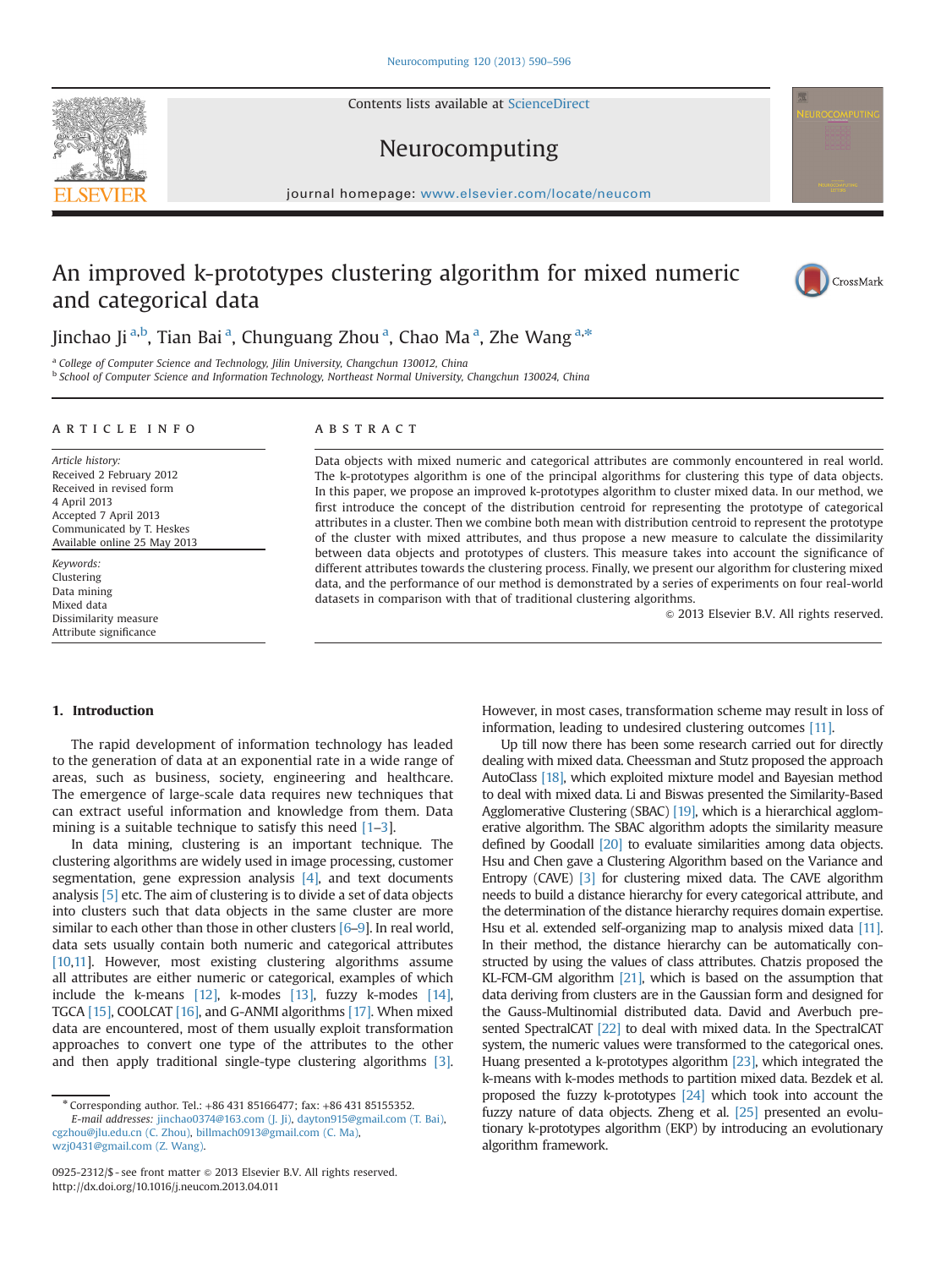In this paper, we present an improved k-prototypes algorithm for clustering mixed data. In our method, we first propose a new concept named the distribution centroid to represent the prototype of categorical attributes in a cluster. Then we integrate the mean with distribution centroid to represent the prototype of a cluster with mixed attributes, and propose a new dissimilarity measure, which takes account of the significance of each attribute, to evaluate the dissimilarity between data objects and prototypes. Finally we propose our algorithm for clustering mixed data.

The rest of this paper is organized as follows: we first introduce some notations used throughout this paper in Section 2. In Section 3, the conventional k-prototypes algorithm is described in detail. This is followed by the presentation of our method in Section 4. In Section 5, we present the experimental evidence that demonstrates the advantages of the proposed algorithm. Following this, an application to catalog marketing is presented in Section 6. Finally in Section 7 we draw conclusions of this paper.

#### 2. Notations

Let  $X = \{X_1, X_2, ..., X_n\}$  denote a set of *n* data objects to be clustered and  $X_i$  (1 ≤i ≤n) be a data object represented by m attributes  $A_1, A_2, ..., A_m$ . Each attribute  $A_i$  describes a domain of values denoted by  $Dom(A_i)$  [14]. The domains of attributes associated with mixed data are numeric and categorical domains respectively. The numeric domain is represented by continuous values, and the categorical domain is represented by a finite set without any natural ordering (such as gender, color), which usually denoted by  $Dom(A_j) = \{a_j^1, a_j^2, ..., a_j^t\}$ , where t is the number<br>of category values of the categorical attribute 4. A data object X, is of category values of the categorical attribute  $A_i$ . A data object  $X_i$  is logically represented as a conjunction of attribute-value pairs

$$
[A_1 = x_{i1}] \wedge [A_2 = x_{i2}] \wedge \ldots \wedge [A_j = x_{ij}] \wedge \ldots \wedge [A_m = x_{im}],
$$

where  $x_{ij}$ ∈Dom( $A_i$ ) for 1≤*j*≤m. Without ambiguity, we represent  $X_i$  as a vector  $[x_{i1}, x_{i2}, ..., x_{im}]$ . We assume that every data object has exactly mentioned in this paper. exactly m attributes for the datasets considered in this paper.

#### 3. The k-prototypes algorithm

This algorithm was proposed by Huang in [11]. The aim of the  $k$ -prototypes algorithm is to group the dataset  $X$  into  $k$  clusters by minimizing the cost function as given below:

$$
E(U,Q) = \sum_{l=1}^{k} \sum_{i=1}^{n} u_{il} d(x_i, Q_l).
$$
 (3.1)

here  $Q_l$  is the prototype of the cluster l;  $u_{il}(0 \le u_{il} \le 1)$  is an element of the partition matrix  $U_{n \times k}$ ; and  $d(x_i, Q_i)$  is the dissimilarity measure which is given as:

$$
d(x_i, Q_i) = \sum_{j=1}^{m} d(x_{ij}, q_{ij}),
$$
\n(3.2)

 $d(x_{ij}, q_{ij}) = \begin{cases} (x_{ij} - q_{ij})^2 \text{ if the } l \text{th attribute is the numeric attribute}, \\ \mu_l \delta(x_{ij}, q_{ij}) \text{ if the } l \text{th attribute is the categorical attribute}. \end{cases}$  $\mu_l\delta(x_{ij}, q_{lj})$  if the lth attribute is the categorical attribute,  $\sqrt{ }$ 

 $(3.3)$ where  $\delta(p,q)=0$  for  $p=q$ , and  $\delta(p,q)=1$  for  $p\neq q$ ;  $\mu_l$  is a weight for categorical attributes in the cluster *l*. When  $x_{ii}$  is a value of the numeric attribute,  $q_{ij}$  is the mean of the jth numeric attribute in the cluster *l*; when  $x_{ii}$  is the value of categorical attribute,  $q_{ii}$  is the mode of the jth categorical attribute in the cluster l. The process of the k-prototypes algorithm is described as follows:

Step 1. Randomly choose  $k$  data objects from the dataset  $X$  as the initial prototypes of clusters.

- Step 2. For each data object in  $X$ , assign it to the cluster whose prototype is the nearest one to this data object in terms of Eq. (3.2). Following each assignation, update the prototype of cluster.
- Step 3. Recalculate the similarity of data objects against the current prototypes after all data objects have been assigned to a cluster. If a data object is discovered that its nearest prototype belongs to another cluster rather than the current one, reassign this data object to that cluster and update the prototypes of both clusters.
- Step 4. After a full circle test of X, if no data objects have changed clusters, end the algorithm; or else repeat Step3.

#### 4. The proposed algorithm

The motivation of our algorithm is on one hand to present an effective representation for the categorical attribute part in a mixed prototype since the mean is good enough for the numeric attribute part, and on the other hand to consider the significance of different attributes towards the clustering process. In this section, we first present the idea of distribution centroid, which considers the former, and Huang's strategy of evaluating significance of attributes, which takes into account the latter. Then we propose our algorithm, which considers both of the aforementioned issues.

## 4.1. The distribution centroid

The fuzzy centroid was proposed in [26]. Kim et al. demonstrated that the fuzzy centroid was suitable for representing the center of a cluster for categorical attributes in the fuzzy scenario. Inspired by the idea about the fuzzy centroid, we define the distribution centroid to represent the center of a cluster for categorical attributes in the hard scenario. For  $Dom(A_i) =$  $\{a_j^1, a_j^2, \ldots, a_j^t\}$ , the distribution centroid of a cluster *l*, denoted as  $C_l$ , is given by:

$$
C'_{l} = \{c', c'_{l2}, \dots c'_{lj}, \dots, c'_{lm}\},\tag{4.1.1}
$$

where

$$
c'_{ij} = \{ \{a_j^1, \omega_{ij}^1\}, \{a_j^2, \omega_{ij}^2\}, \cdots \{a_j^k, \omega_{ij}^k\}, \cdots, \{a_j^t, \omega_{ij}^t\} \}.
$$
\n(4.1.2)

In the above,

$$
\omega_{ij}^{\kappa} = \sum_{i=1}^{n} \eta(x_{ij}),\tag{4.1.3}
$$

where

$$
\eta(x_{ij}) = \begin{cases} \frac{u_{ij}}{\sum_{i=1}^{n} u_{ii}}, & \text{if } x_{ij} = a_j^{\kappa}, \\ 0, & \text{if } x_{ij} \neq a_j^{\kappa}. \end{cases}
$$
\n(4.1.4)

here

 $u_{il} = \begin{cases} 1, & \text{if the data object } x_i \text{ appeared in the cluster } l, \\ 0, & \text{if the data object } x_i \text{ did not appear in the cluster } l. \end{cases}$  $\sqrt{ }$  $(4.1.5)$ 

In Eq. (4.1.2)  $\omega_{lj}^{\kappa}$  is subject to

$$
\begin{cases} 0 \le \omega_{ij}^{\kappa} \le 1, & 1 \le \kappa \le t, \\ \sum_{\kappa=1}^{t} \omega_{ij}^{\kappa} = 1, & 1 \le j \le m. \end{cases}
$$
\n(4.1.6)

From Eqs.(4.1.1)–(4.1.6), we can see that the distribution centroid records the frequency of occurrences for each value of the categorical attribute in a cluster. It therefore captures the